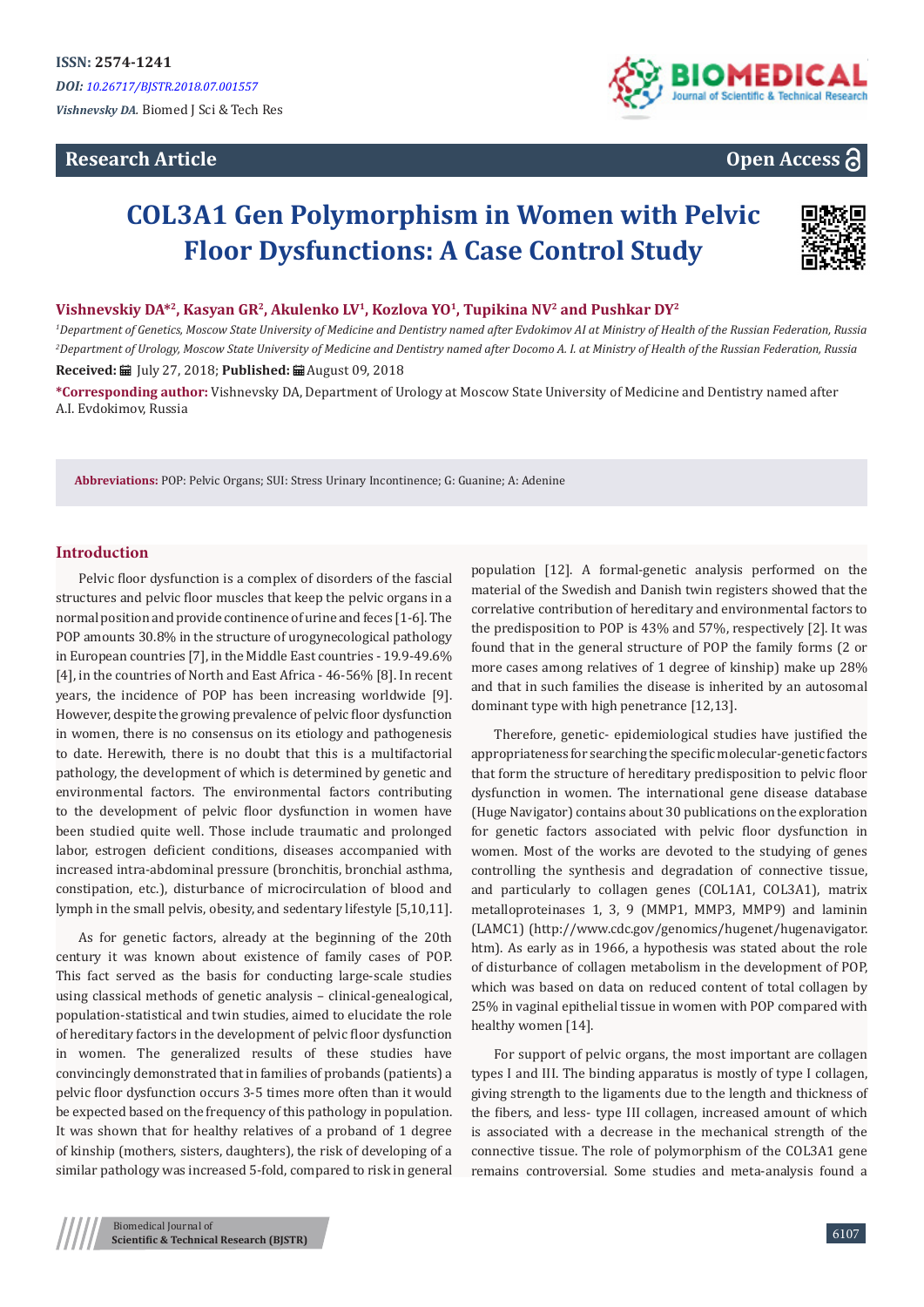strict correlation between these genetic defects and POP, other investigators did not confirm it [3,15]. The aim of our study is to clarify the place of polymorphism of the COL3A1 gene in the development of POP and urinary incontinence.

#### **Materials and Methods**

The study involved 250 women. All these women underwent treatment in the University urology department from September 2016 to June 2017. These women were divided into a control and research groups. The study group included 150 patients with prolapse of pelvic organs (POP) and stress urinary incontinence (SUI). Patients between the ages of 40 years and 70years were included (average 64.4years). Inclusion criteria's a study and control groups were limited to having at least one or more risk factors, such as: two or more births through natural paths, traumatic births, births of more than 4,000 grams, excessive physical activity, diseases accompanied by increased intra-abdominal pressure (bronchial asthma, chronic bronchitis, chronic constipation), history of pelvic surgery. The control group included 100 patients without POP and SUI, matched with age and risk factors. These patients were admitted in a urological department for other reasons. Patients between the ages of 40years and 70years were included (average 63.2years). All patients have at least 1 of the realized risk factors as in the study group. In both groups, saliva samples were taken for genetic analysis. Saliva samples were collected from all patients for detection of rs1800255 polymorphism of the COl3A1 gene. This polymorphism is a local mutation, which results in substitution of guanine (G) for adenine (A) in DNA sequence. Genotyping was performed by Sanger sequencing method, followed by estimation of sensitivity and specificity for POP and SUI.

#### **The Mechanism of Genetic Material Intake**

An hour before the saliva was given the patient should not eat, drink or smoke. To collect saliva was used a sterile plastic tube. Before giving the saliva, the patients chewed the cheeks mucous during several seconds. Then spit into a test tube 3-4ml of saliva. On the test tube was written the individual number of the patient. And it was placed in the freezer. As the material accumulated, the material was sent to the laboratory.

#### **Sequencing in Laboratory**

Saliva samples were collected from all patients for detection of rs1800255 polymorphism of the COl3A1 gene. This polymorphism is a point mutation which results in substitution of guanine (G) for adenine (A) in DNA sequence. Genotyping was performed by Sanger sequencing method, followed by estimation of sensitivity and specificity for POP and SUI. For SNP detection we design two primers ~200-350bp upstream and ~200-350bp downstream of needed position to amplify a 400-700bp fragment. Primers specificity was confirmed by PCR with subsequent electrophoresis in agarose gel. Sanger sequence of PCR product was performed on ABI 3730XL (Life Technologies) from one end, one reaction per template on ABI. Final primers were.

- a) f primer TAGTTCCCACCCAGCTGTTC
- b) r primer ACCTTGTCACCCTTTGGACC

#### **Statistical Analysis**

The genotyping data were subjected to statistical processing using the PASW Statistics program 22. The descriptive statistics were presented as the mean and standard deviation, the median and the 25th and 75th percentile, the minimum and maximum values in the sample for the quantitative variables, as well as the frequencies of occurrence and shares in the sample for qualitative variables. To compare the quantitative data in two unrelated samples, the Mann-Whitney U test was applied. To compare the nominal variables in two unrelated sets, Fisher's exact test was used. The significance level (p) was assumed to be 0.05 in all comparisons.

## **Results**

The study involved 250 patients who received treatment at the urology clinics of the Moscow State Medical University. 150 patients with POP and / or SUI were included in the study group. These patients between the ages of 40 to 70 years (mean age 64,4 ± 2 years) had at least one external risk factor (two or more births through natural birthmarks, traumatic births, births of more than 4,000g, excessive physical activity, accompanied by an increase in abdominal pressure (bronchial asthma, chronic bronchitis, chronic constipation), the presence of operations on the pelvic organs). The control group included 100 patients, without pelvic floor dysfunction, between the ages 40 to 70 years (mean age 63.2 ± 2 years). These patients had the same external risk factors as the study group patients. All the genetic variants studied within the framework of the present work were in a state of equilibrium in the Hardy-Weinberg sense. The results of genotyping for the polymorphism rs1800255 in the COL3A1 gene are reflected in Table 1. Genotyping data were subjected to statistical analysis. Statistical analysis didn't reveal differences between the study group and the control group.

**Table 1:** Results of genotyping polymorphism rs1800255 in the gene COL3A1.

| Groups        | Genotype   |            |             |
|---------------|------------|------------|-------------|
|               | GG         | GA         | AA          |
| Study group   | $90(60\%)$ | 50 (33,3%) | $10(6,7\%)$ |
| Control group | 64 (64%)   | 28 (28,0%) | $8(8,0\%)$  |

#### **Discussions**

The authors showed that the development of POP is associated not with this polymorphic variant, but with the carrier of the genotype rs1800255-A/A of the COL3A1 gene, which increases the probability of the development of POP in 4.79 times. According to the authors, the nucleotide substitution of 2092G>A (rs1800255) leads to the replacement of alanine with threonine (Ala698Thr), which may affect the strength of collagen fibers [15]. Another meta-analysis performed in 2015 by Cartwright and co-authors did not confirm the association of the rs1800255-A/A gene of COL3A1 with the development of POP but confirmed the correlation of the polymorphic variant rs1800012 of the COL1A1 gene with the risk of developing POP [3]. Summarizing the analysis of world literature, it should be noted that classical genetic-epidemiological studies have provided evidence that pelvic floor dysfunction in women is

6108